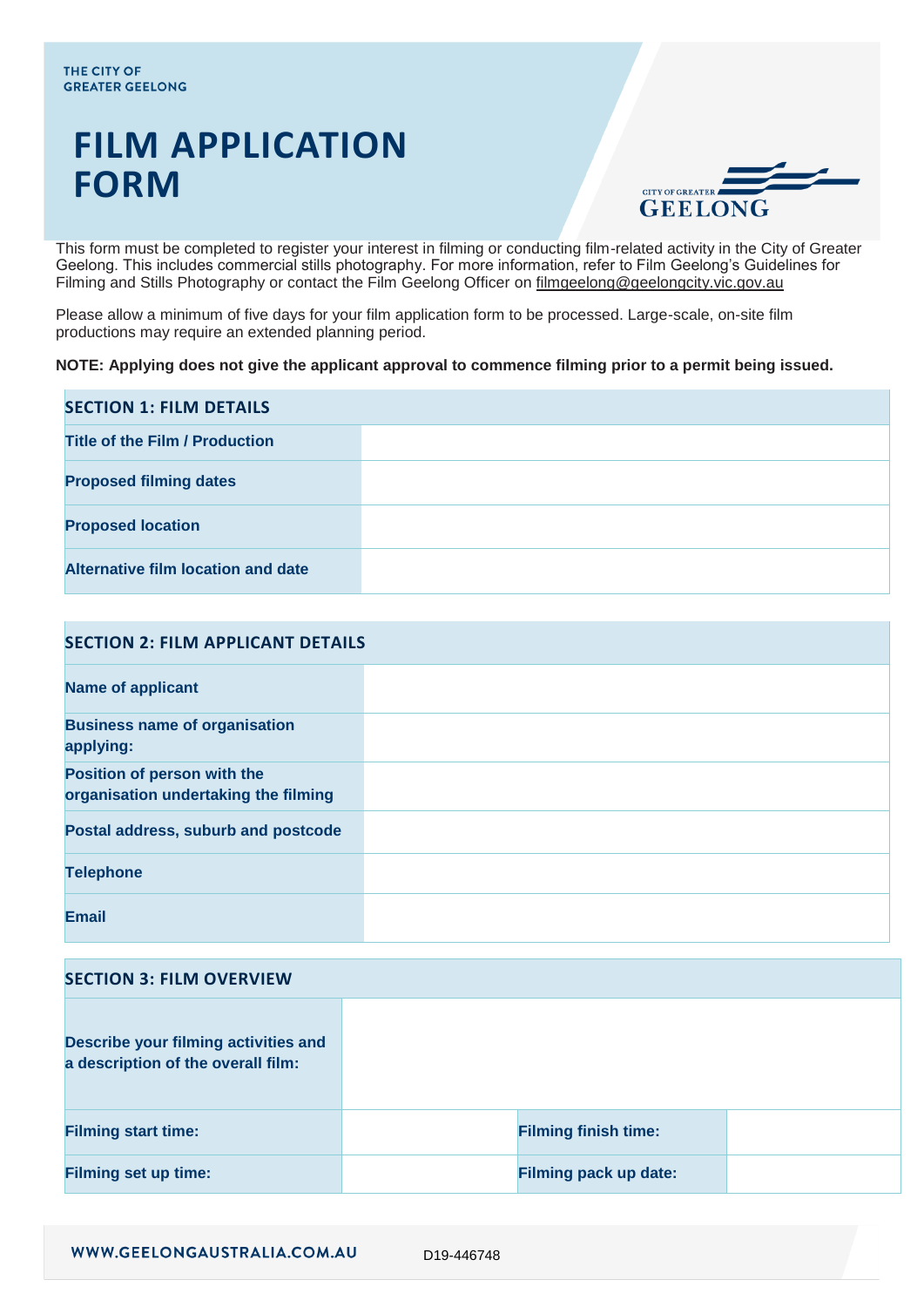| <b>SECTION 3: FILM OVERVIEW</b>      |  |
|--------------------------------------|--|
| <b>Expected number of production</b> |  |
| crew:                                |  |

#### **SECTION 4: SITE PLANNING**

*Show the placement of all existing and temporary equipment proposed to be set up on a site plan.*

| <b>Fencing</b>                       | <b>No</b> | Yes                  | <b>Existing fence:</b>                                                                                                 | Temporary fence:  |
|--------------------------------------|-----------|----------------------|------------------------------------------------------------------------------------------------------------------------|-------------------|
| <b>Marquees</b>                      | <b>No</b> | <b>Yes</b>           | Number of marquees:                                                                                                    | Size of marquees: |
| <b>Filming in a residential area</b> | <b>No</b> | <b>Yes</b> Location: |                                                                                                                        |                   |
| <b>Filming in a business area</b>    | <b>No</b> | <b>Yes</b> Location: |                                                                                                                        |                   |
| <b>Explosions and fire</b>           | <b>No</b> |                      | Yes Include on the site plan and attach permits:                                                                       |                   |
| <b>Firearms</b>                      | No        |                      | <b>Yes</b> Attach copy of police permit.                                                                               |                   |
| <b>Stunt work</b>                    | No        | Yes Please explain.  |                                                                                                                        |                   |
| <b>Special equipment</b>             | <b>No</b> | Yes Please detail.   |                                                                                                                        |                   |
| <b>Drone Filming</b>                 | <b>No</b> |                      | Yes If you plan to film with a Drone please attach CASA approval<br>and note its inclusion in the film risk assessment |                   |
| <b>Amplified noise</b>               | <b>No</b> |                      |                                                                                                                        |                   |

### **SECTION 5: TRAFFIC MANAGEMENT**

*NOTE: If you are proposing to close a road or change normal traffic conditions and it is supported by the road managers, then you will be required to provide a traffic management plan that is developed by a qualified traffic management company. You will also b e required to apply for a road occupancy permit, and it is likely you will need to notify Public Transport Victoria.*

| Could your filming impact the<br>normal use of roads in and around<br>the event site? | <b>No</b> | Yes | Include a map naming the roads with this<br>application<br>Show where any equipment is proposed to be<br>positioned on or near the roadway<br>Show where you suggest the production crew and<br>staff will park. |
|---------------------------------------------------------------------------------------|-----------|-----|------------------------------------------------------------------------------------------------------------------------------------------------------------------------------------------------------------------|
| Will road closures apply or a speed                                                   | <b>No</b> | Yes | Date of road closure: From: To:                                                                                                                                                                                  |
| reduction?                                                                            |           |     | Time of road closure: From: To:                                                                                                                                                                                  |

## **SECTION 6: SITE SERVICES**

*(where possible please visit the site while developing your application)*

| Is power available onsite that you<br>require access to?      | No. | <b>Yes</b> | Describe the power to be used and show on the site plan.               |
|---------------------------------------------------------------|-----|------------|------------------------------------------------------------------------|
| Do you plan on bringing a generator No<br>on site?            |     | Yes        | Describe the power to be used and show on the site plan.               |
| Is there a water point on site that<br>you require access to? | No. | Yes        | Describe what the water will be used for and show on the<br>site plan. |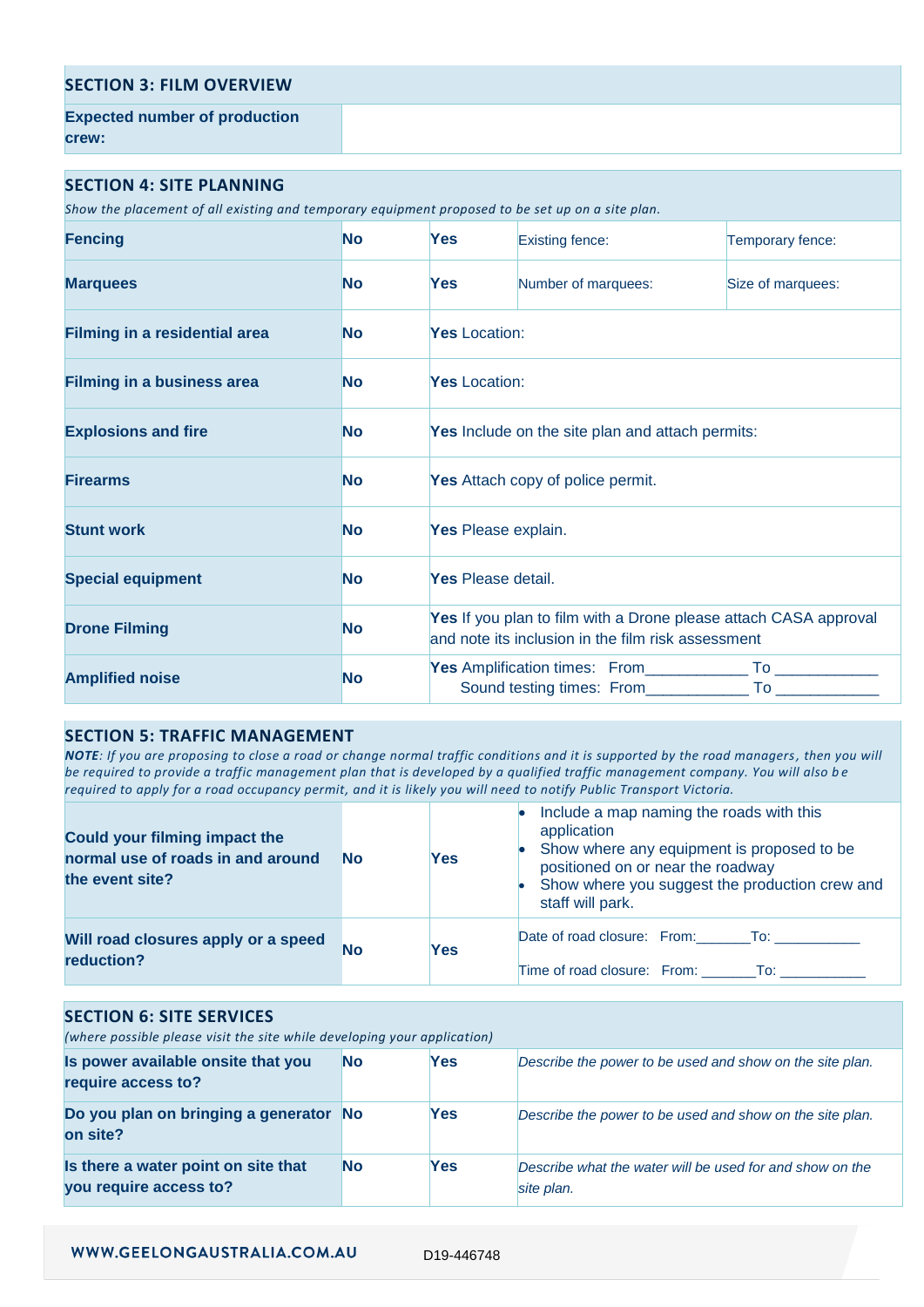# **SECTION 7: WASTE MANAGEMENT**

*Depending on your filming and expected participant numbers you may be required to provide additional toilets and bins.*

| Are there public toilets on the event<br>site?           | <b>No</b> | Yes        | Number of Female cubicles:<br>Number of Male cubicles:<br>Number of accessible cubicles:<br>Please show their location on the site plan.                                                                                                                                                                                                                                                                                                                                                                                                                                        |
|----------------------------------------------------------|-----------|------------|---------------------------------------------------------------------------------------------------------------------------------------------------------------------------------------------------------------------------------------------------------------------------------------------------------------------------------------------------------------------------------------------------------------------------------------------------------------------------------------------------------------------------------------------------------------------------------|
| Are you providing extra temporary<br>toilets?            | <b>No</b> | Yes        | Number of Female cubicles:<br>Number of Male cubicles:<br>Number of accessible cubicles:<br>Please show their location the site plan.                                                                                                                                                                                                                                                                                                                                                                                                                                           |
| Are there existing bins on the event<br>site             | <b>No</b> | Yes        | How many and include their location on the site plan.                                                                                                                                                                                                                                                                                                                                                                                                                                                                                                                           |
| Are you providing extra bins?                            | No        | Yes        | How many and include their location on the site plan.                                                                                                                                                                                                                                                                                                                                                                                                                                                                                                                           |
| Will participants be able to recycle<br>at your event?   | <b>No</b> | <b>Yes</b> | Describe how you will encourage recycling through access<br>to bins, extra signage, education through communications to<br>participants etc.                                                                                                                                                                                                                                                                                                                                                                                                                                    |
| Will you be reducing waste to<br>landfill in other ways? | <b>No</b> | Yes        | Describe waste reduction actions, for example:<br>- Access to free drinking water via Barwon Water stations<br>- Encouraging participants to bring their own bags,<br>bottles, keepcups etc through event marketing<br>- Swapping non-recyclable items like plastic straws and<br>styrofoam cups with recyclable, made-from-recycled-<br>material or compostable alternatives<br>- Using reusable or recyclable decorations instead of<br>balloons or other single use plastics<br>- Booking a reusable plate & cutlery service<br>- Booking a collection for compostable waste |

| <b>SECTION 8: FOOD AND BEVERAGE</b><br>(where possible please visit the site while developing your application) |           |     |                                                                                                                    |
|-----------------------------------------------------------------------------------------------------------------|-----------|-----|--------------------------------------------------------------------------------------------------------------------|
| Do you plan to sell or serve food<br>during your filming?                                                       | No        | Yes | Please provide location and details of food provided.                                                              |
| Do you plan to sell or serve alcohol<br>during your filming?                                                    | <b>No</b> | Yes | Please show on the site plan where alcohol will be served. It<br>is likely that a liquor license will be required. |

| <b>SECTION 9: FILMING COMMUNICATION</b><br>(where possible please visit the site while developing your application)                        |    |            |                                                                      |
|--------------------------------------------------------------------------------------------------------------------------------------------|----|------------|----------------------------------------------------------------------|
| If you are planning to film in a<br>residential or business area you are<br>required to notify those impacted in<br>the area being filmed. | No | <b>Yes</b> | Please attach a copy of the resident or business notification.       |
| <b>Have emergency services been</b><br>notified of the film production?                                                                    | No | <b>Yes</b> | Please attach a copy of the emergency services film<br>notification. |
| What emergency services have<br>been notified and when?                                                                                    |    |            |                                                                      |